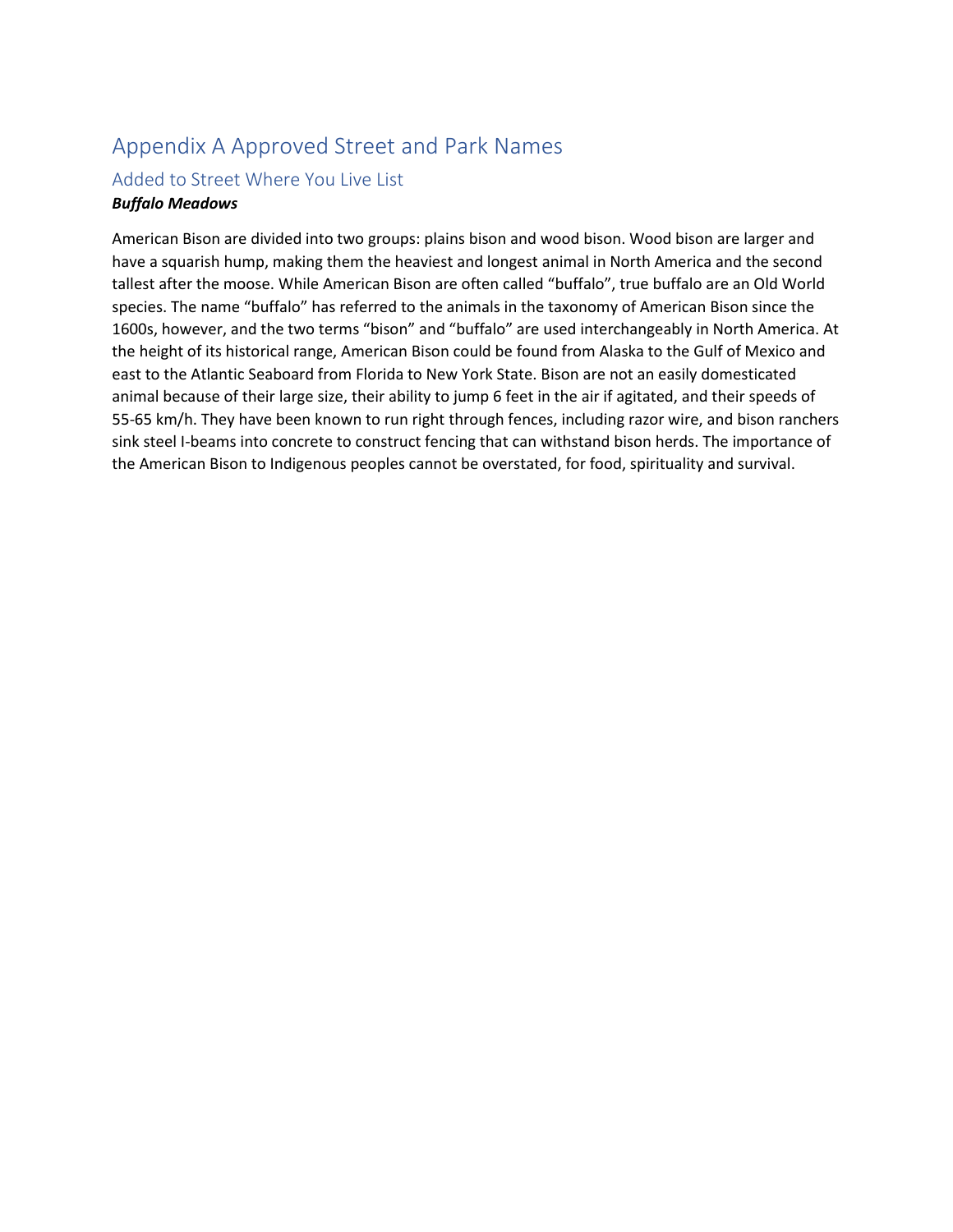### Added to Street Where You Live List(cont.)

### *LaFayette*

Edward Hans Earl LaFayette (1940-2020) was born in McGee, SK to a pioneering African-Canadian family, the fourth of eight children. He moved to Regina when he was 14 and worked hauling gravel with his father, Karl LaFayette. He soon found work in the construction industry. He later started L&B Roofing Ltd. with William Beattie in 1971. He ran that business successfully with his partner for several years and then later on his own for many years until his retirement in 2014.

Ed was a well-known and highly-respected businessman who served on various construction associations and organizations. He was the first contractor of African-Canadian heritage to hold the title of President of the Saskatchewan Roofing Contractors Association, which awarded him their "Distinguished Service Award" in June 2002 in recognition of his many years of continuous service. They noted "his time & exemplary dedication as a Director & President has made a significant contribution to the Saskatchewan Roofing Contractors Association" and his service as a director of the board from 1990 to 1992 and again in 2009. The Canadian Construction Association (of which he was a member) awarded him their "Gold Seal Certificate" in June 1997. In April 2017 (though he retired in 2014), Ed was recognized and awarded "Honorary Membership" in the The Canadian Roofing Contractors Association "In recognition of his contribution to the advancement of the industry and of the association."

Ed was also a member of the Housing and Urban Development Association of Canada (HUDAC), serving as Director and/or Second Vice President with the Regina branch and with the Saskatchewan Council on numerous occasions. He was the winner of the HUDAC Regina 1983 Maple Leaf Award. He was also presented the HUDAC Rooftop Club Certificate of Merit (for outstanding service in the field of membership recruitment) and the HUDAC Presidential Award of Honour (in recognition of outstanding accomplishment).